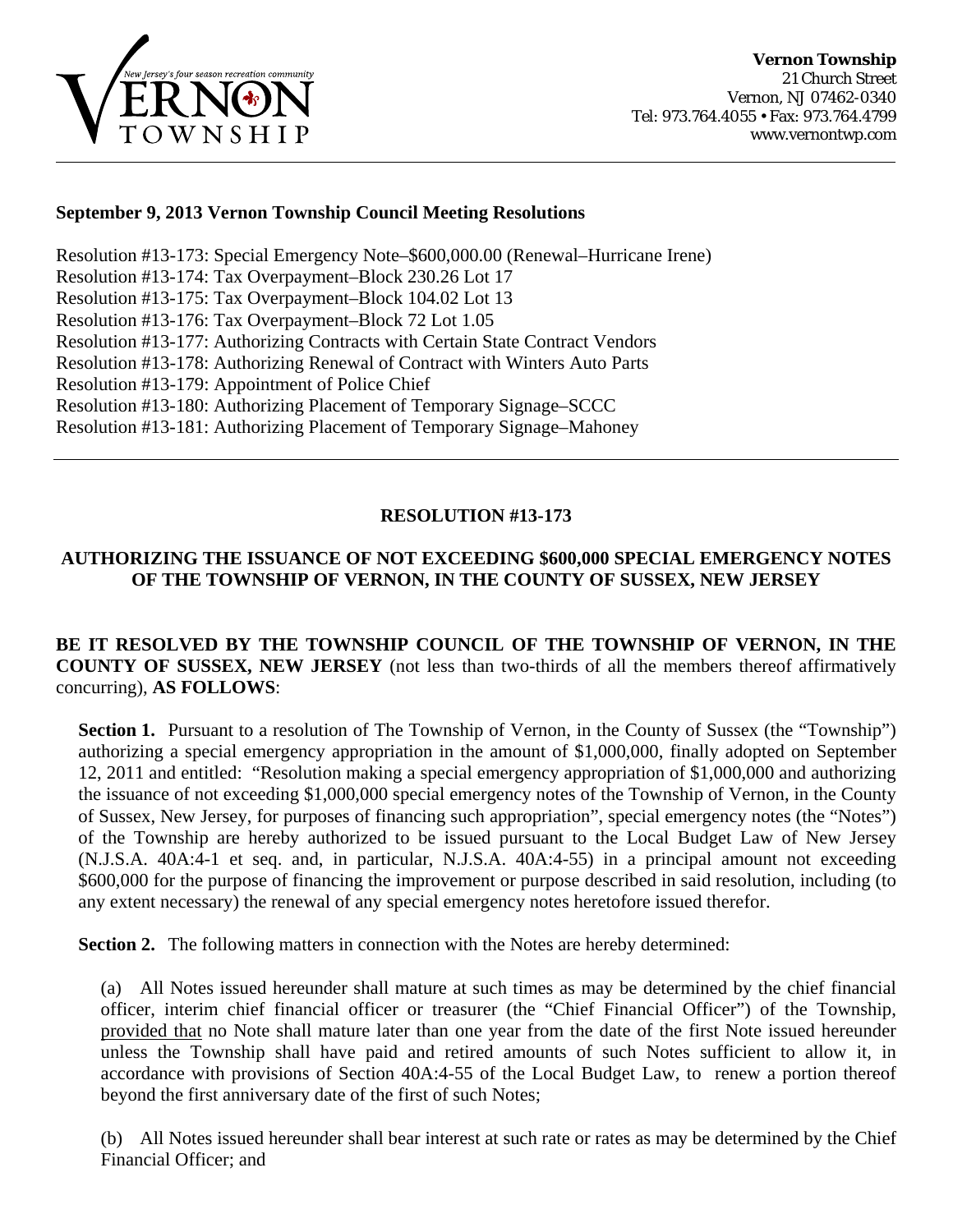(c) The Notes shall be in the form prescribed by resolution heretofore adopted by the governing body of the Township determining the form of special emergency notes issued pursuant to the Local Budget Law, and the Notes shall be signed or sealed by the Chief Financial Officer, the Mayor and the Township Clerk in any manner permitted by law notwithstanding that said form or resolution may otherwise provide.

**Section 3.** The Chief Financial Officer is hereby authorized and directed to determine all matters in connection with the Notes not determined by this or a subsequent resolution, and the Chief Financial Officer's signature upon the Notes shall be conclusive as to such determinations.

**Section 4.** The Chief Financial Officer is hereby authorized to sell the Notes from time to time at public or private sale in such amounts as the Chief Financial Officer may determine at not less than par and to deliver the same from time to time to the purchasers thereof upon receipt of payment of the purchase price plus accrued interest from their dates to the date of delivery thereof and payment therefor.

**Section 5.** Any instrument issued pursuant to this resolution shall be a general obligation of the Township, and the Township's faith and credit are hereby pledged to the punctual payment of the principal of and interest on said obligations and, unless otherwise paid or payment provided for, an amount sufficient for such payment shall be inserted in the budget and a tax sufficient to provide for the payment thereof shall be levied and collected.

Section 6. The Chief Financial Officer is hereby authorized and directed to report in writing to the governing body at the meeting next succeeding the date when any sale or delivery of Notes pursuant to this resolution is made, such report to include the amount, description, interest rate and maturity of the Notes sold, the price obtained and the name of the purchaser.

**Section 7.** The Chief Financial Officer is hereby further authorized and directed to file a copy of this resolution, as adopted, and all other resolutions or ordinances relating to the authorization of the aforementioned special emergency appropriation with the Director of the Division of Local Government Services in the Department of Community Affairs of the State of New Jersey.

**Section 8.** The Chief Financial Officer is hereby authorized and directed to do all other matters necessary, useful, convenient or desirable to accomplish the delivery of the Notes to the purchasers thereof as promptly as possible, including (i) the preparation, execution and dissemination of a Preliminary Official Statement and Final Official Statement with respect to the Notes, (ii) preparation, distribution and publication, if necessary, of a Notice of Sale with respect to the Notes, (iii) execution of a Continuing Disclosure Undertaking, with respect to the Notes in accordance with Rule 15c2-12 promulgated by the Securities and Exchange Commission and (iv) execution of an arbitrage and use of proceeds certificate certifying that, among other things, the Township, to the extent it is empowered and allowed under applicable law, will do and perform all acts and things necessary or desirable to assure that interest paid on the Notes is not included in gross income under Section 103 of the Internal Revenue Code of 1986, as amended.

**Section 9.** All action heretofore taken by Township officials with respect to the sale, issuance and delivery of the Notes is hereby ratified, confirmed, adopted and approved.

**Section 10.** This resolution shall take effect immediately.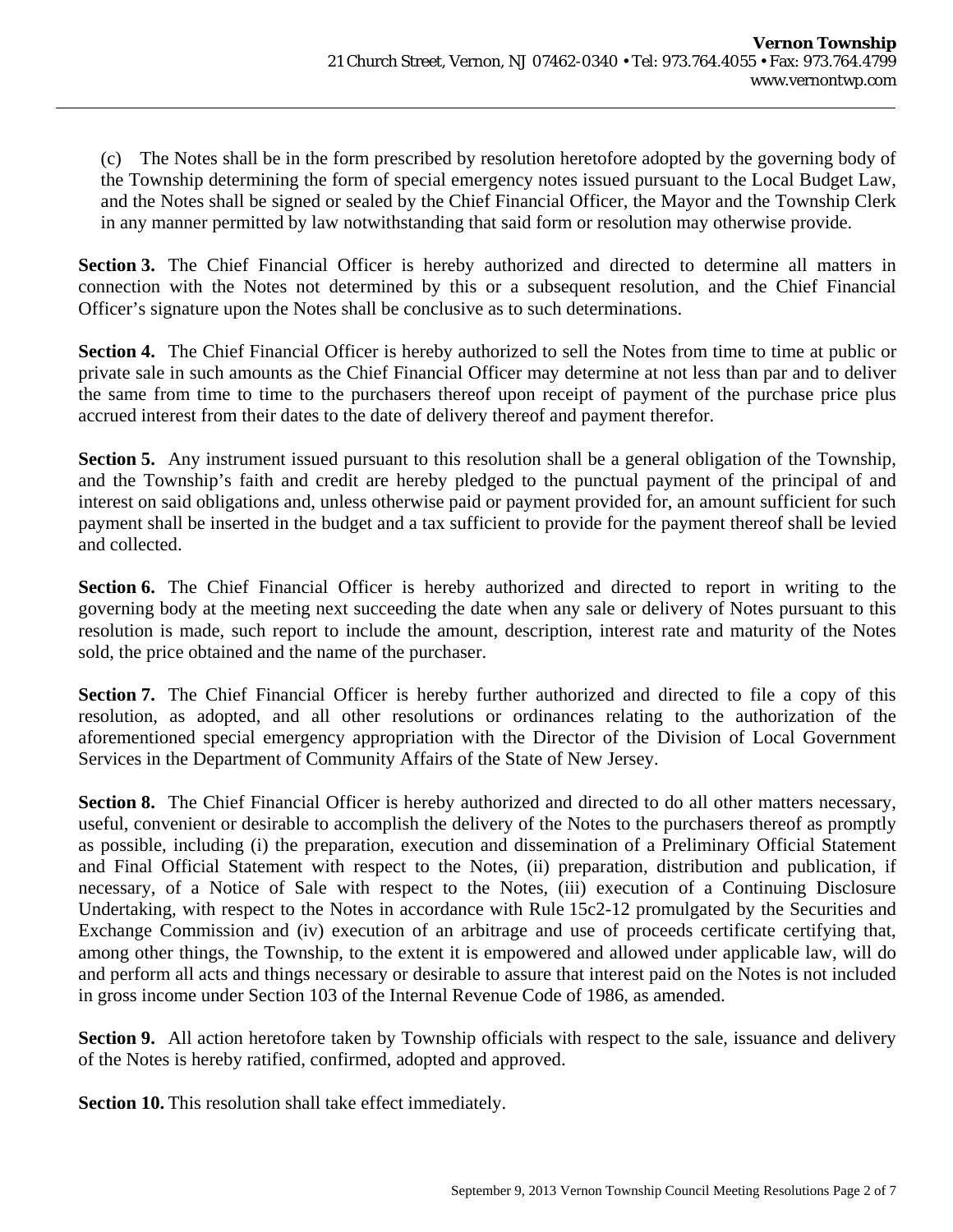<span id="page-2-0"></span> **WHEREAS**, the State of New Jersey, Department of the Treasury, Division of Taxation has favorably awarded a HomeStead Credit to McGowan, John F & Jennifer Block 230.26 Lot 17 for the year **2013**; and,

**WHEREAS**, the Department of Veterans Affairs on October  $2<sup>nd</sup>$ , 2012, awarded McGowan, John F a 100% permanent and total disabled Veteran and the law exempts said property from taxation; and

 **WHEREAS,** such HomeStead Credit has resulted in an overpayment of 2013 property taxes in the amount of \$445.88.

 **NOW, THEREFORE, BE IT RESOLVED** by the Council of the Township of Vernon, County of Sussex, State of New Jersey, that it hereby authorizes the Township Treasurer to issue a check, and the Tax Collector refund said overpayment in the amount of \$445.88 for said overpayment of property taxes to McGowan, John F & Jennifer; and

**BE IT FINALLY RESOLVED**, that a certified copy of this Resolution be forwarded to the Tax Collector and Township Treasurer.

## **RESOLUTION #13-175**

 **WHEREAS**, the State of New Jersey, Department of the Treasury, Division of Taxation has favorably awarded a HomeStead Credit to Esteve, Ann Marie Block 104.02 Lot 13 for the year **2013**; and,

WHEREAS, the Department of Veterans Affairs on March 12<sup>th</sup>, 2012, awarded Esteve, John G a 100% permanent and total disabled Veteran and the law exempts said property from taxation; and

 **WHEREAS,** such HomeStead Credit has resulted in an overpayment of 2013 property taxes in the amount of \$474.71.

 **NOW, THEREFORE, BE IT RESOLVED** by the Council of the Township of Vernon, County of Sussex, State of New Jersey, that it hereby authorizes the Township Treasurer to issue a check, and the Tax Collector refund said overpayment in the amount of \$474.71 for said overpayment of property taxes to Esteve, Ann Marie; and

**BE IT FINALLY RESOLVED**, that a certified copy of this Resolution be forwarded to the Tax Collector and Township Treasurer.

## **RESOLUTION #13-176**

 **WHEREAS**, the State of New Jersey, Department of the Treasury, Division of Taxation has favorably awarded a HomeStead Credit to Stephenson, Ronald & Frances Block 72 Lot 1.05 for the year **2013**; and,

WHEREAS, the Department of Veterans Affairs on February 22<sup>nd</sup>, 2012, awarded Stephenson, Ronald a 100% permanent and total disabled Veteran and the law exempts said property from taxation; and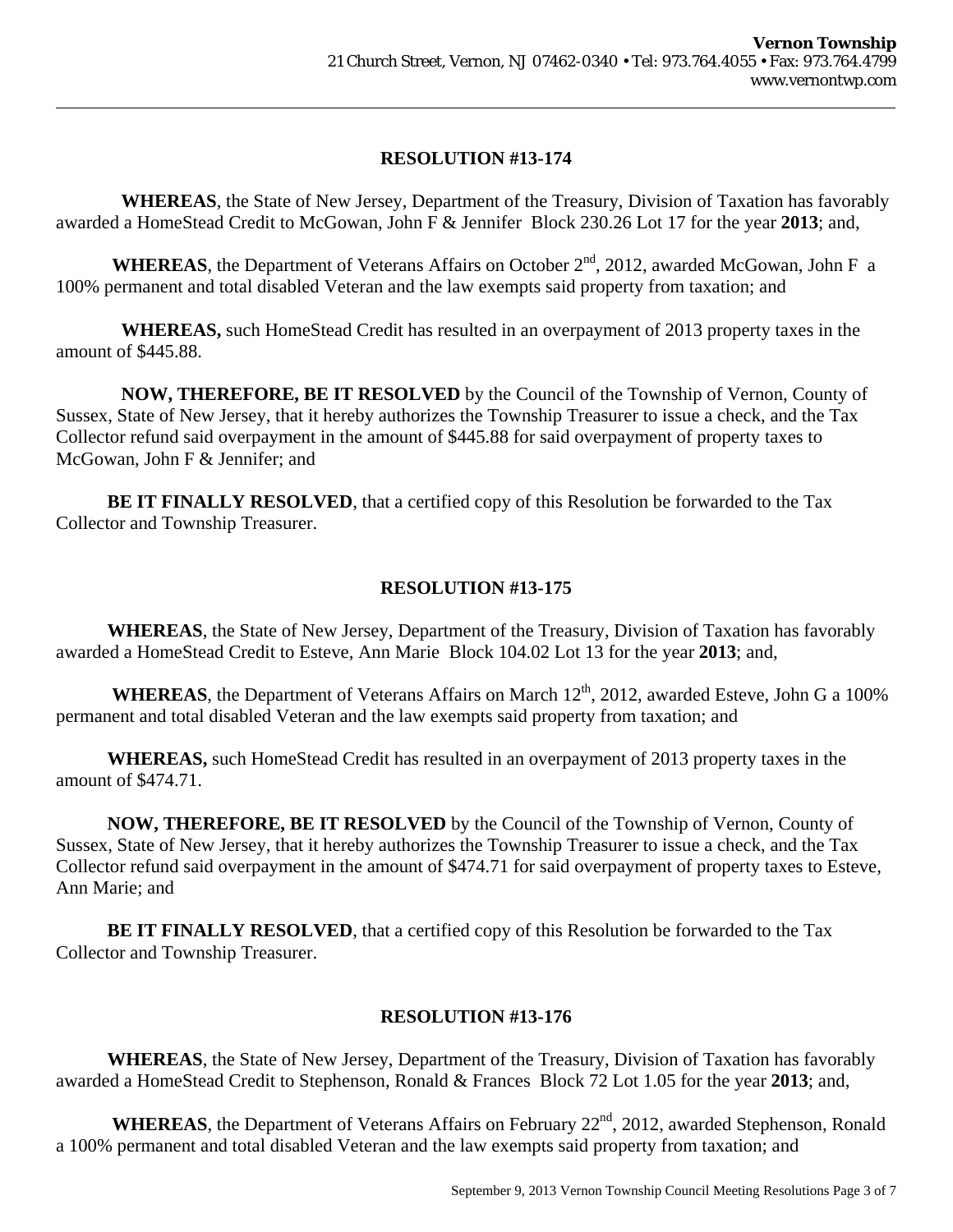<span id="page-3-0"></span> **WHEREAS,** such HomeStead Credit has resulted in an overpayment of 2013 property taxes in the amount of \$369.76.

 **NOW, THEREFORE, BE IT RESOLVED** by the Council of the Township of Vernon, County of Sussex, State of New Jersey, that it hereby authorizes the Township Treasurer to issue a check, and the Tax Collector refund said overpayment in the amount of \$369.76 for said overpayment of property taxes to Stephenson, Ronald & Frances; and

**BE IT FINALLY RESOLVED**, that a certified copy of this Resolution be forwarded to the Tax Collector and Township Treasurer.

#### **RESOLUTION #13-177**

#### **AUTHORIZING CONTRACTS WITH CERTAIN APPROVED STATE CONTRACT VENDORS.**

**WHEREAS,** the Township of Vernon may by resolution and without advertising for bids or obtaining quotations purchase any goods or services under the State Contract; and

**WHEREAS**, the Township has the need on a timely basis to purchase goods and services utilizing state contracts; and

**WHEREAS**, the Township intends to enter into contracts with the attached referenced state vendor(s) through this resolution, which shall be applicable to all the conditions of current state contracts.

**NOW THEREFORE BE IT RESOLVED,** that the Township Council of the Township of Vernon, authorizes the Purchasing Agent to purchase certain goods and services from those approved state vendor(s) on the attached list, pursuant to all conditions of the individual state contracts; and

**BE IT FURTHER RESOLVED**, that the governing body of Vernon Township pursuant to NJAC 5:30-5.5(b) (the certification of available funds), which states that the Chief Finance Officer shall either certify the full maximum amount against the budget at the time a contract is awarded, or no contract amount shall be chargeable or certified until such time as the goods or services are ordered or otherwise called for prior to placing the order, and a certification of availability of funds is made by the Chief Finance Officer; and

**BE IT FURTHER RESOLVED,** that the duration of the contracts between the Township of Vernon and the referenced state vendors shall be from January 1, 2013 to December 31, 2013; and

**BE IT FURTHER RESOLVED,** that this resolution shall take effect immediately upon adoption according to law.

| <b>Commodity/Service</b>      | <b>Vendor</b>               | <b>State Contract #</b> |
|-------------------------------|-----------------------------|-------------------------|
| Park and Playground Equipment | George Ely Associates, Inc. | 81424                   |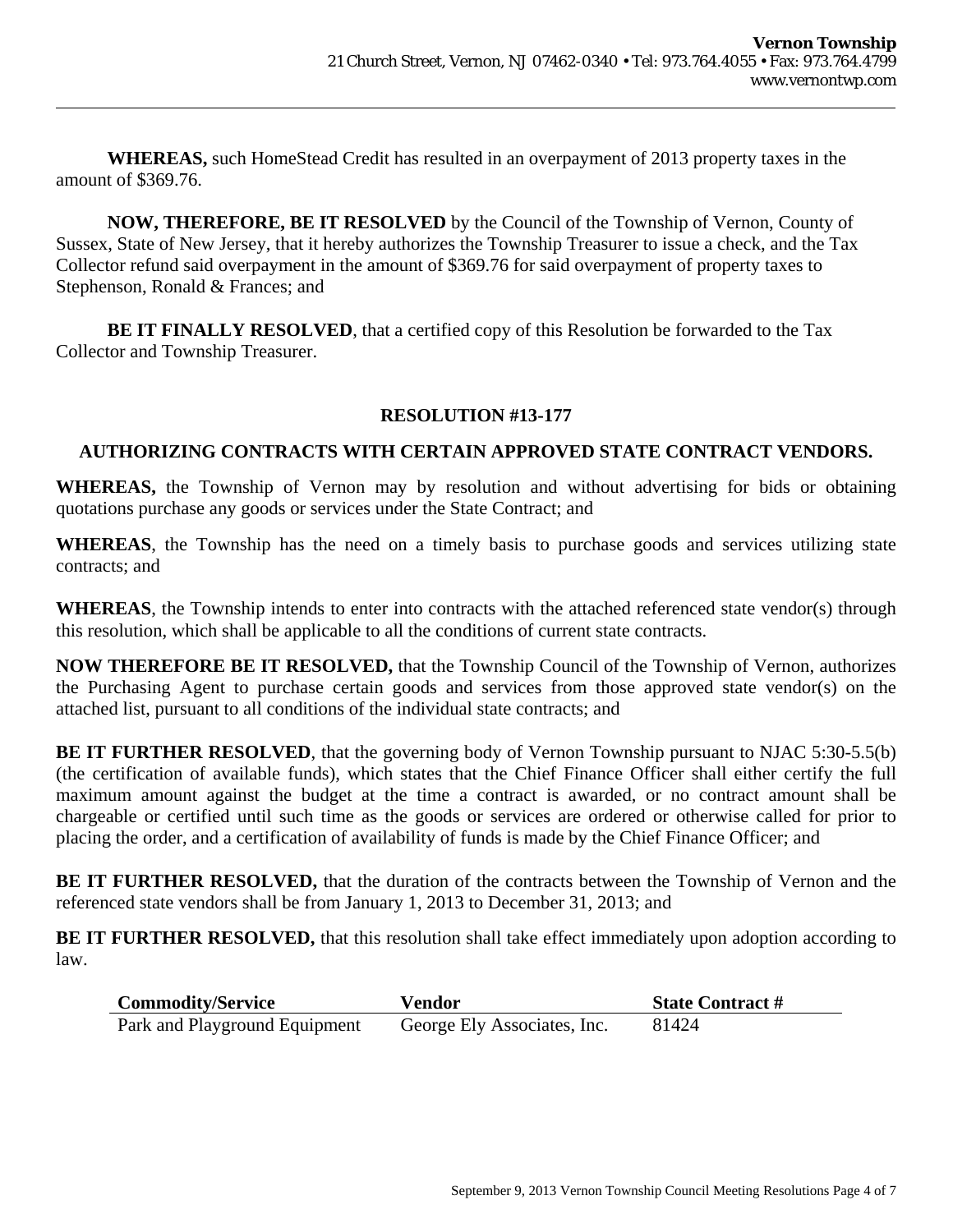## **AUTHORIZING THE AWARD OF BID FOR AUTOMOTIVE AND LIGHT DUTY TRUCK AFTERMARKET PARTS**

<span id="page-4-0"></span>**WHEREAS,** there is a need to purchase auto and light duty truck aftermarket parts for the Township's fleet; and

**WHEREAS,** the Township has issued specifications and contract documents soliciting formal bids for the necessary parts; and

**WHEREAS**, the Township received and opened one bid for the above mentioned items on September 5, 2013 at 10:30 a.m. in the Vernon Township Municipal Building; and

**WHEREAS**, the bids were received and reviewed by the Qualified Purchasing Agent and the Township Municipal Clerk for the specified bid requirements; and

**WHEREAS**, the QPA recommends awarding a contract to the lowest responsible and responsive bidder, Winters Auto Parts, 84 Main Street, Sussex, NJ 07461 for the items and prices described on the attached list.

**NOW, THEREFORE BE IT RESOLVED,** by the Vernon Township Council, County of Sussex, State of New Jersey, to award a bid to Winters Auto Parts, for the purchase of automotive and light duty truck aftermarket parts; and

**BE IT FURTHER RESOLVED**, the Vernon Township Council, pursuant to N.J.A.C. 5:30-5.5 (b), the certification of available funds, goods or services shall not be chargeable or certified until such time as the goods or services are ordered or otherwise called for prior to placing the order, and a certification of availability of funds is made by the Chief Financial Officer; and

**BE IT FURTHER RESOLVED**, that the duration of the contract between the Township of Vernon and Winters Auto Parts, will be for one (1) year with an option to renew for an additional one (1) year.

This Resolution shall take effect immediately according to law.

| <b>DESCRIPTION</b>                                                                                                                                                                | <b>PERCENT MARK-UP OVER</b><br><b>ROCKAUTO.COM</b> |
|-----------------------------------------------------------------------------------------------------------------------------------------------------------------------------------|----------------------------------------------------|
| <b>Engine Parts</b><br>To include, but not limited to the following: Heads, pistons, bearings, intake, exhaust,<br>manifolds, push rods and lifters.                              | 23% WINTERS                                        |
| <b>Transmission Parts</b><br>Automatic and Manual                                                                                                                                 | 0% WINTERS                                         |
| <b>Brake Parts</b><br>To include, but not limited to the following: Pads, shoes, rotors, drums, calipers, wheel<br>cylinders, brake hardware and cables.                          | 0% WINTERS                                         |
| <b>Front and Rear Suspension</b><br>To include, but not limited to the following: Ball joints, king pins, tie rod ends, pitman<br>arms, bushings, steering rack and steering box. | 15% WINTERS                                        |
| <b>Belts and Hoses</b><br>To include, but not limited to the following: Radiator hose, heater hose, belt tensioners.                                                              | 20% WINTERS                                        |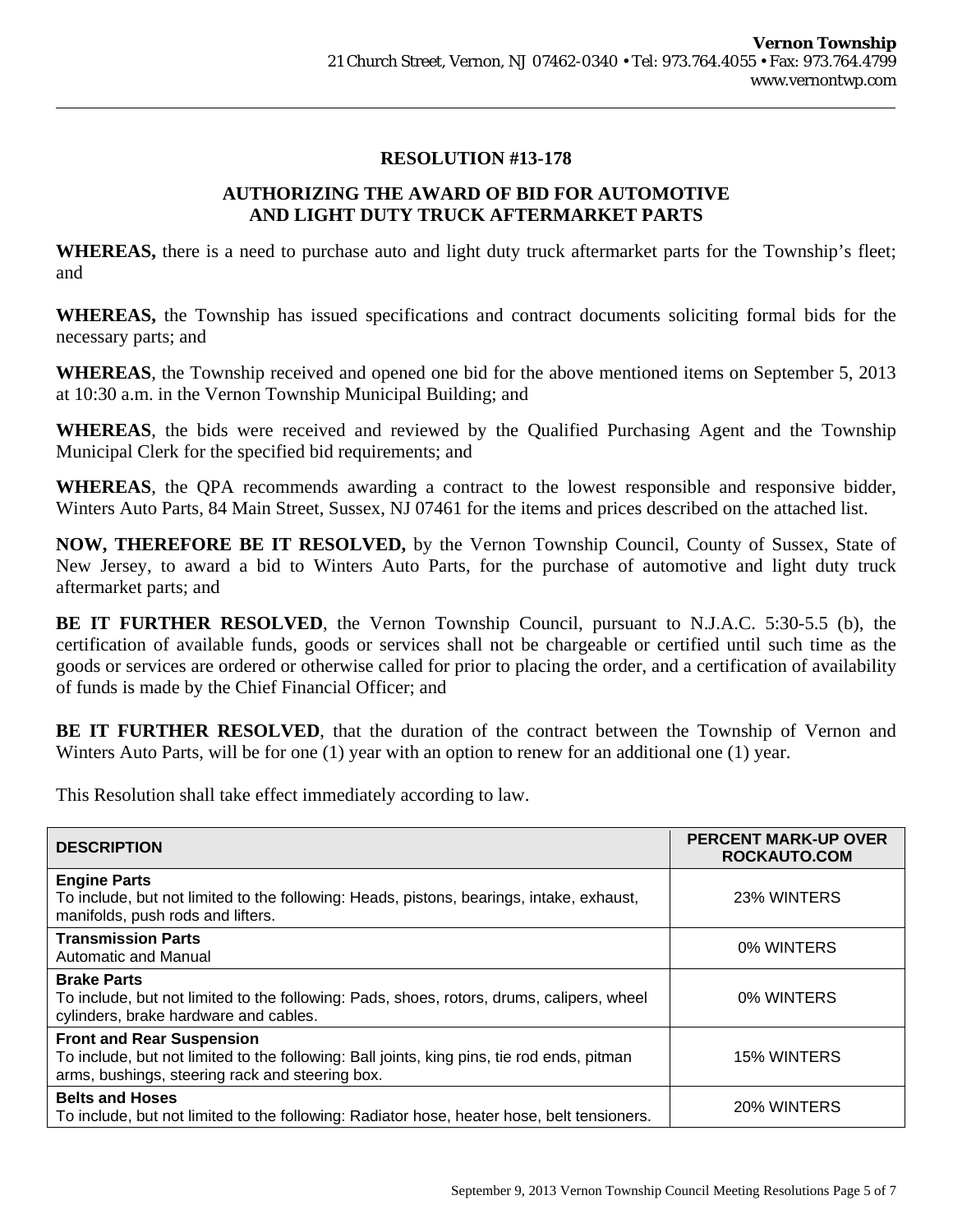<span id="page-5-0"></span>

| <b>Cooling System Parts</b><br>To include, but not limited to the following: Water pumps, water outlets, thermostats and<br>fan clutches.  | 0% WINTERS  |
|--------------------------------------------------------------------------------------------------------------------------------------------|-------------|
| <b>Drive Line Parts</b><br>To include, but not limited to the following: Axles, clutch, CV shafts, U-joints and drive<br>shafts.           | 15% WINTERS |
| <b>Electrical Parts</b><br>To include, but not limited to the following: Alternators, starters, light switches, battery<br>cables.         | 0% WINTERS  |
| <b>Exhaust Parts</b><br>Complete exhaust line w/Catalytic Converters                                                                       | 18% WINTERS |
| <b>Fuel and Emission</b><br>To include, but not limited to the following: Emission hose, controls, fuel pumps, gas<br>caps and O2 sensors. | 15% WINTERS |
| <b>Air Conditioning</b><br>To include, but not limited to the following: Compressors, lines, valves and driers.                            | 10% WINTERS |
| <b>Radiator and Heater Core</b>                                                                                                            | 10% WINTERS |
| <b>Ignition Parts</b>                                                                                                                      | 20% WINTERS |
| <b>Spark Plugs</b>                                                                                                                         | 10% WINTERS |
| <b>Filters</b><br>To include, but not limited to the following: Air, oil, fuel, hydraulic and cab.                                         | 0% WINTERS  |

#### **APPOINTMENT OF POLICE CHIEF**

**WHEREAS,** Police Chief Roy Wherry will be retiring effective November 1, 2013; and

**WHEREAS**, Mayor Victor J. Marotta has interviewed candidates to fill the position of Police Chief; and

**WHEREAS,** Mayor Marotta of the Township of Vernon has determined that \_\_\_\_\_\_\_\_\_\_\_\_\_\_\_\_\_ is a qualified candidate; and

WHEREAS, the position of Police Chief has been offered to \_\_\_\_\_\_\_\_\_\_\_\_\_\_\_\_ and he has accepted.

**NOW THEREFORE BE IT RESOLVED** by the Council of the Township of Vernon that \_\_\_\_\_\_\_\_\_\_\_\_\_\_\_\_\_\_\_\_\_\_\_\_\_ is hereby appointed Police Chief for the Township of Vernon effective November 1, 2013.